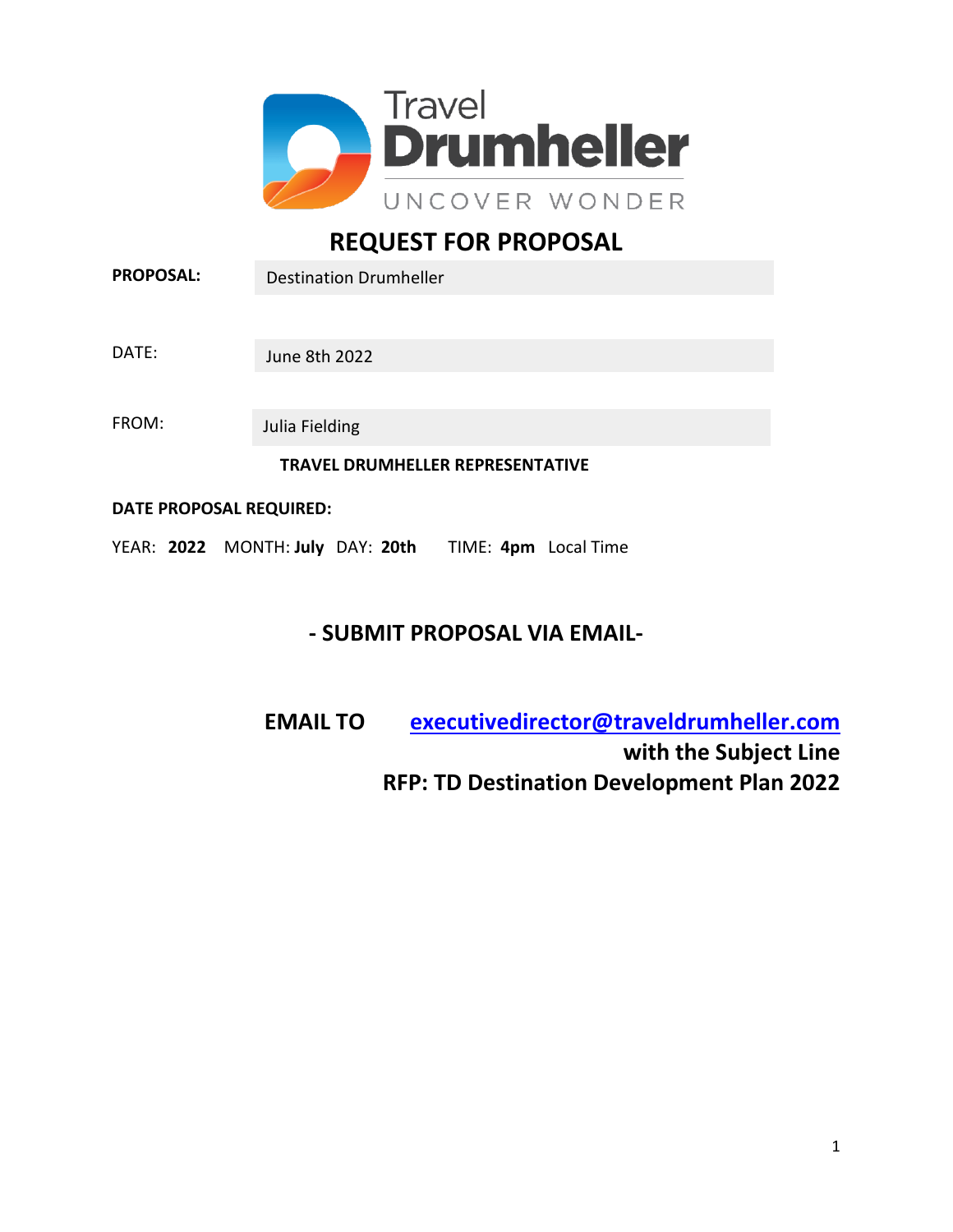**1. Request for Proposal** – The following table represents Travel Drumheller's anticipated schedule for this Request for Proposal. This schedule is subject to change at Travel Drumheller's discretion:

| <b>Activity</b>                | <b>Date</b>           | Time (MDT)         |
|--------------------------------|-----------------------|--------------------|
| <b>Issuance of RFP</b>         | June 8th 2022         | $10:00$ hrs        |
| <b>Close of Questions</b>      | June 21st 2022        | 12:00 hrs          |
| <b>Deadline</b>                |                       |                    |
| <b>RFP Closing Date</b>        | <b>July 20th 2022</b> | 16:00 hrs          |
| <b>Interviews</b>              | Aug 8th 2022          | 09:00 to 17:00 hrs |
| <b>Notification of Results</b> | Aug 10th 2022         | 10:00 hrs          |

**2. Questions or Inquiries** – Questions or inquiries regarding this Request for Proposal will be considered if received not later than the date and time provided in the Request for Proposal ("Close of Questions Deadline"). Questions may be submitted via email and must be directed to the contact person listed below:

## **Julia Fielding Executive Director executivedirector@traveldrumheller.com Phone: (403) 823-2242**

Travel Drumheller its agents and employees shall not be held responsible for any information given by way of verbal/oral communication.

**3. Closing Date** - Proposals must be received via email no later than the date and time provided in the Request for Proposal Schedule ("RFP Closing Date").

Any submissions received after this date and time will be considered disqualified.

Proposals must be submitted via email and received in the [executivedirector@traveldrumheller.com](mailto:executivedirector@traveldrumheller.com) email inbox by the date and time stated in the Proposal Schedule and have the email subject line **"TD Destination Development Plan 2022"**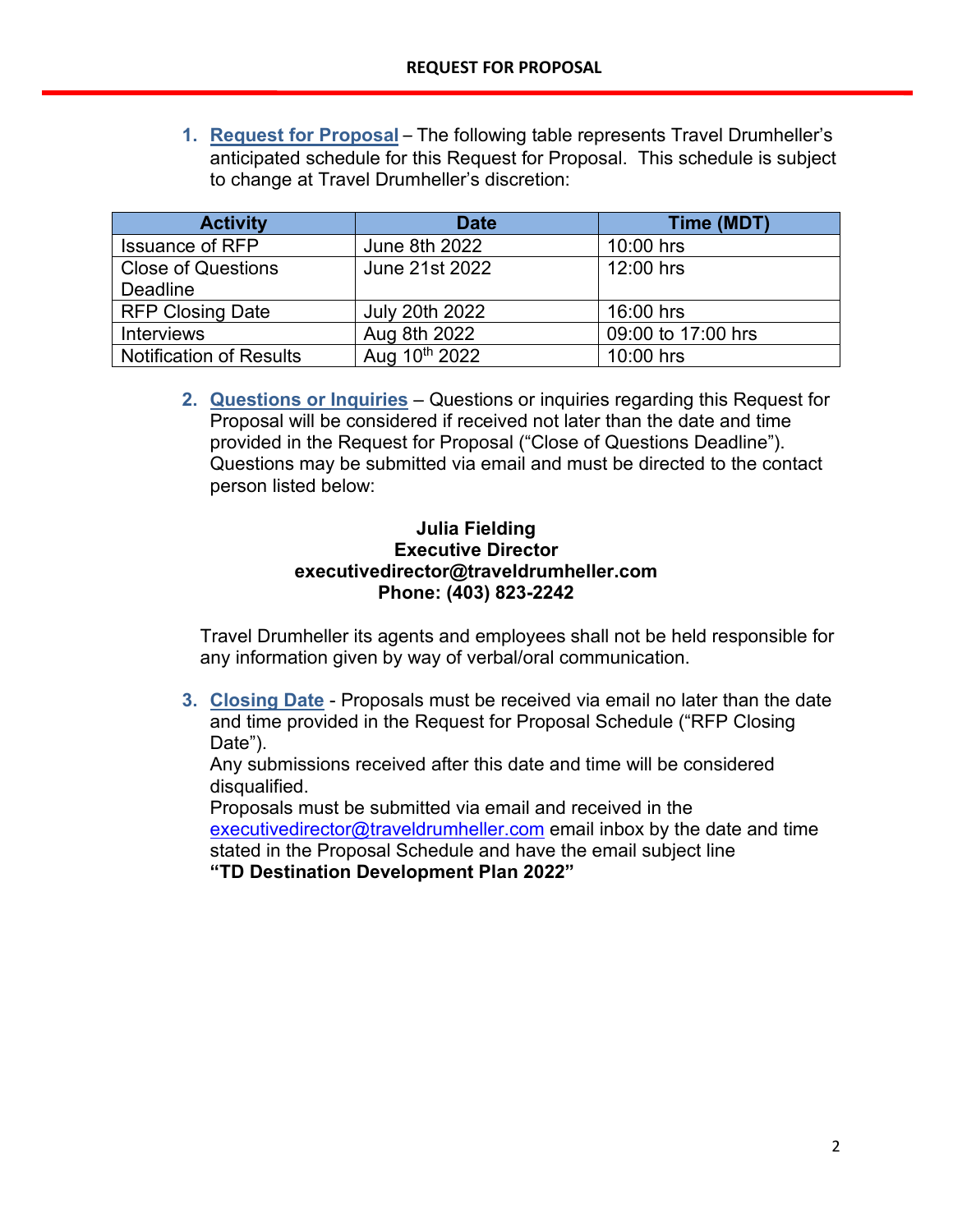## **1. Project Overview**

The Drumheller region, recognized as the "Dinosaur Capital of the World", is rich in geological and paleontological history. The breathtaking landscapes are unique in Canada. The Drumheller region is a developing tourism cluster with major attractions, activities, events and visitor experiences. Although the region attracts about a million visitors each year, visitation is primarily in the summer and remains focused on a few major attractions, including the Royal Tyrrell Museum. There is huge potential to build on these strengths and create a year-round global tourism destination.

Travel Drumheller is developing a Destination Development Plan for the Drumheller region to design a road map to create one of Alberta's premier tourism clusters. The vision is for 'Destination Drumheller' (the Drumheller Valley and region) to join Banff and Jasper as one of Alberta's top three visitor destinations. That involves more than doubling regional tourism in the next 10 years in line with both the Alberta and Federal Tourism Strategies.

Travel Alberta has identified Drumheller as a key region to support to become an export ready destination attracting higher value visitors, in particular international visitors with higher spending power to the area.

Travel Drumheller is the Destination Marketing Organization for the Drumheller region. They are a not for profit with one full time staff member who answers to a Board of Directors. There are also two contract staff. It is primarily funded by a voluntary Destination Marketing Fund collected by accommodation providers in Drumheller.

Travel Drumheller invites qualified consultants to submit proposals to provide professional services to develop a Destination Development Plan (DDP) to create a blueprint for the future of Destination Drumheller – a globally competitive tourism cluster.

## **2. Scope of Work**

The project objective is to develop a comprehensive Destination Development Plan with an Action Strategy for Drumheller and area for at least the next 20 years. It is intended that the Plan will support the growth of the Drumheller region as a desirable destination to visit, work, study, invest, live, and conduct business. Travel Drumheller has recently completed a new 3-Year Strategic Plan (2022-2025). This plan acknowledges that the future of the area lies in the region's ability to adapt to changing travel patterns, to improve current tourism offerings, widen the season and partner with neighboring municipalities. It is intended that the Destination Development Plan keeps partnership, sustainability and capacity at the forefront. It is expected the following will be included in the Destination Development Plan:

Identification of the region's boundaries; GAP Analysis for Drumheller and region; Workforce readiness; Shoulder Season Development recommendations;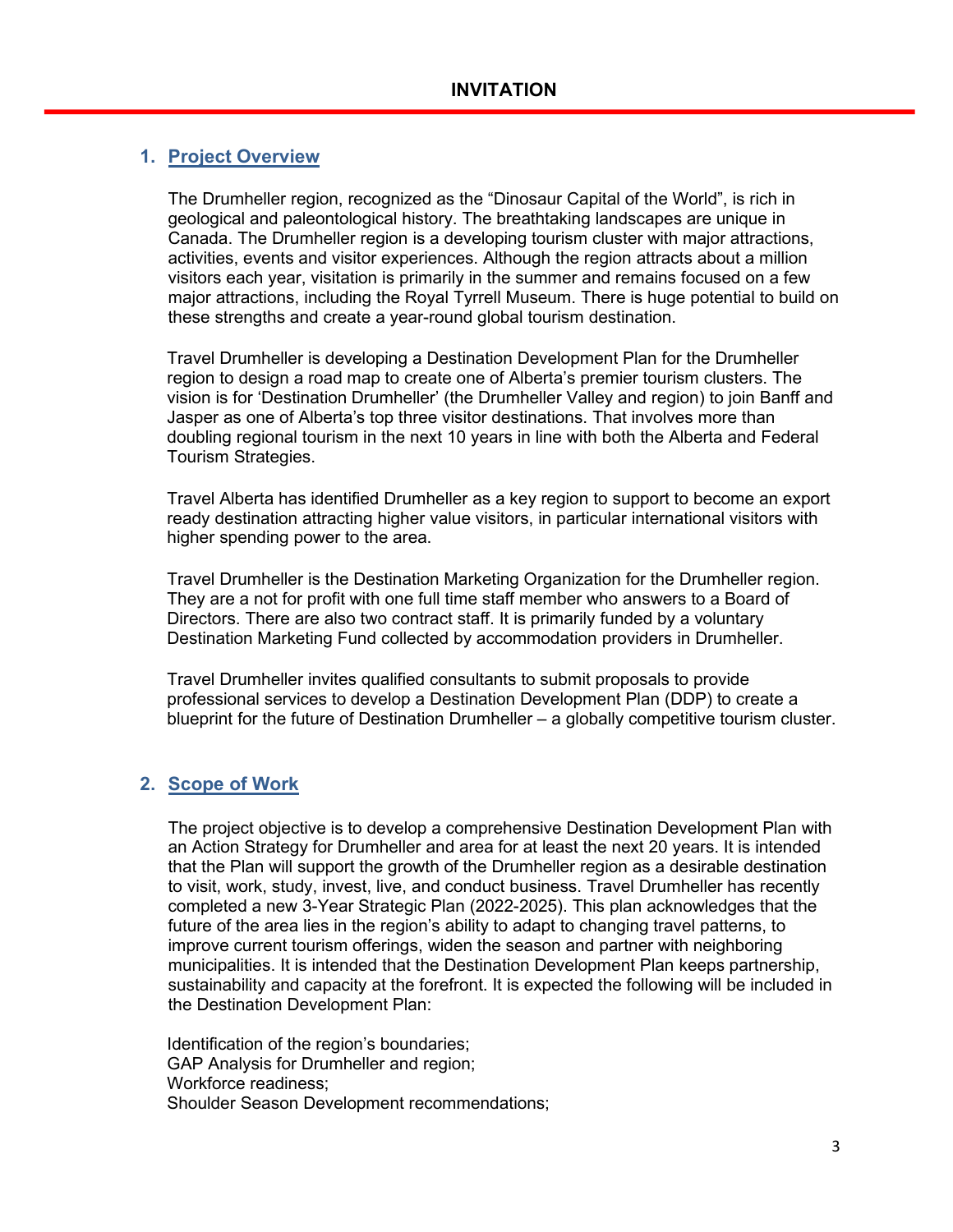Strategic recommendations for the region on how to catalyze tourism investment in the region;

A list of actions divided into short, medium and long term.

Priority will be given to tenders that have experience in the following areas of expertise and are accredited with appropriate professional associations:

- Economic Impact Assessment
- Destination Management Plans
- Destination Development Plans
- Tourism Strategic Planning
- Innovative Community Engagement and Public Consultation Strategies

#### **3. Stakeholder Participation & Public Consultation**

An important outcome of the Destination Development Project is the collective vision of the region. It is intended that stakeholder engagement sessions will be conducted as part of the plan development process to engage stakeholders and gather information from the community, stakeholder organizations, community groups, government stakeholder groups, municipal staff and Council. The region also neighbors Siksika First Nation and it is expected that they will be included in the stakeholder engagement sessions.

It is required that the proponent will conduct meetings/sessions with stakeholders and partners to collect required information, review findings and identify preferred scenarios. They will also conduct public consultation with residents and possibly potential visitors to the region.

Stakeholders include (but are not limited to):

- Drumheller and region tourism business owners
- Drumheller Mayor and Council
- Town of Drumheller administration
- Surrounding municipalities
- Travel Drumheller partners
- Drumheller Community Business Association
- The Drumheller and District Chamber of Commerce
- MH Enterprises (Employment agency)
- Residents (youth and seniors)
- Library
- Community Futures
- Travel Alberta
- Siksika First Nation
- Drumheller Resiliency and Flood Mitigation Project
- Alberta Film Commission
- Indigenous Tourism Alberta
- Alberta Environment and Parks
- Alberta Culture and Status of Women (specifically historical sites)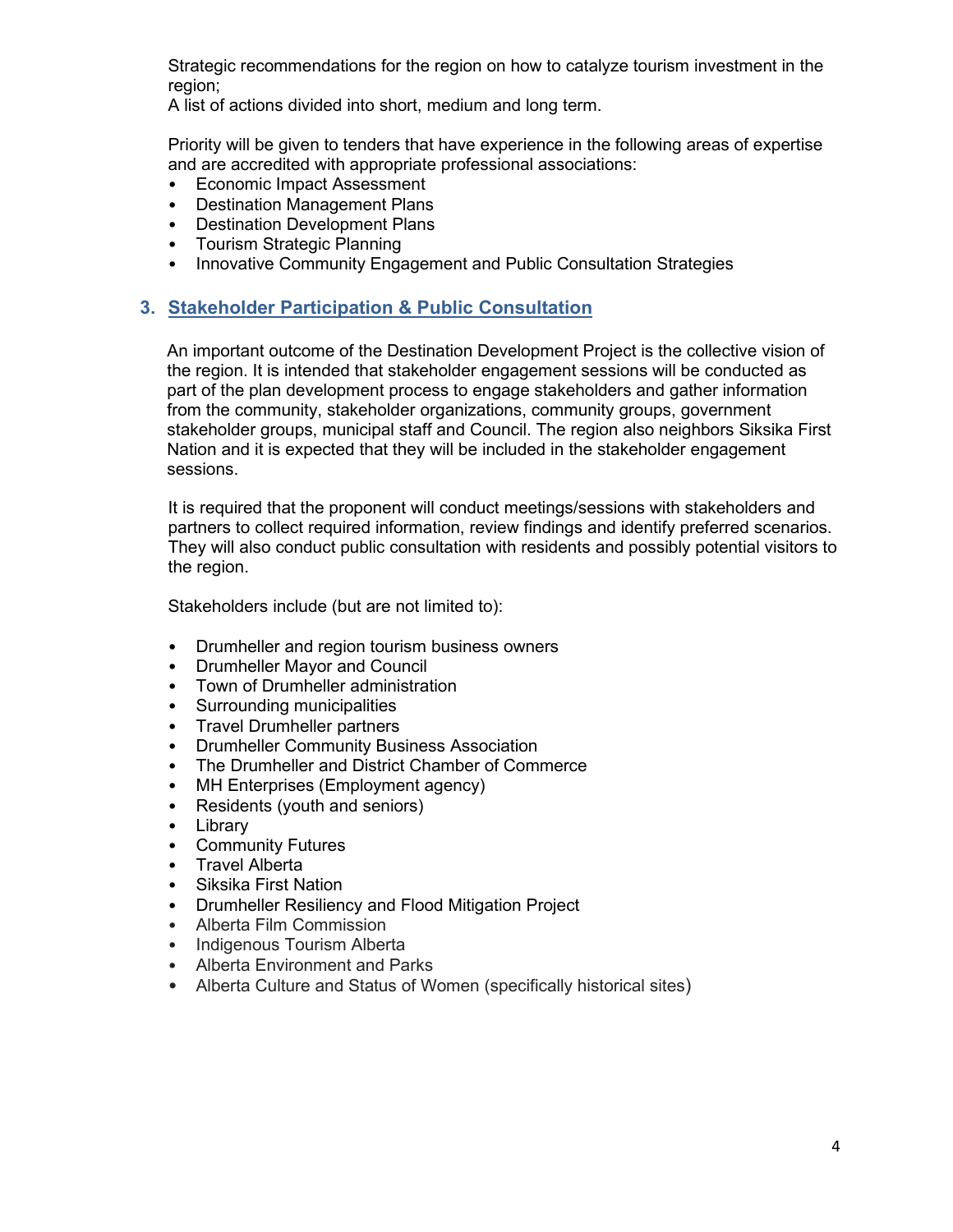#### **4. Deliverables**

The expected outcomes of this project include, at minimum the following:

- **a) Public Engagement and Consultation**
- **b) Recommendation on the region's size and rough boundaries**

#### **c) An outline of**

- a. the supports and systems currently providing supports to existing and new tourism operators in the region;
- b. organizations involved in the delivery, management and marketing of tourism in the destination and sub-regions;
- c. current tourism plans or plans impacting tourism in the region;
- d. access to mobile broadband and its impact on destination development
- e. transportation access to and within the destination including road, air, rail transportation infrastructure and highway signage;
- f. tourism hospitality workforce needs;
- g. opportunities and gaps in regional tourism products, and experiences
- h. inventory of available land and type (public, private, crown).

#### **d) An interim report, and a draft Destination Development Plan** These will be presented to the Travel Drumheller board

#### **e) A Destination Development Action Plan**

The final document should include, but not be limited to, the following information:

- i. A clear picture of what will be required to support development of the regional tourism industry to support Travel Drumheller's Strategic Plan.
- ii. An implementation action plan, with clear tactics and SMART performance measures tied to the Destination Development Plan and Travel Drumheller's Strategic Plan
- iii. Recommendations on secondary assets and experiences that extend stays in the destination.
- iv. Delivery of at least five new tourism related investments (i.e. investment prospectus) that includes full details about prioritized potential tourism investment offerings and their respective positive impact on visitor expenditures, and increased shoulder/winter overnight visitation.

#### **f) Presentations of the Final Destination Development Plan to**

- i. The Travel Drumheller Board of Directors
- ii. Town of Drumheller council and neighboring municipalities
- **g) A binder** containing all background information, research and original user group, community, and stakeholder input
- **h) Educational materials** to communicate main components of the Destination Development Plan to different audiences.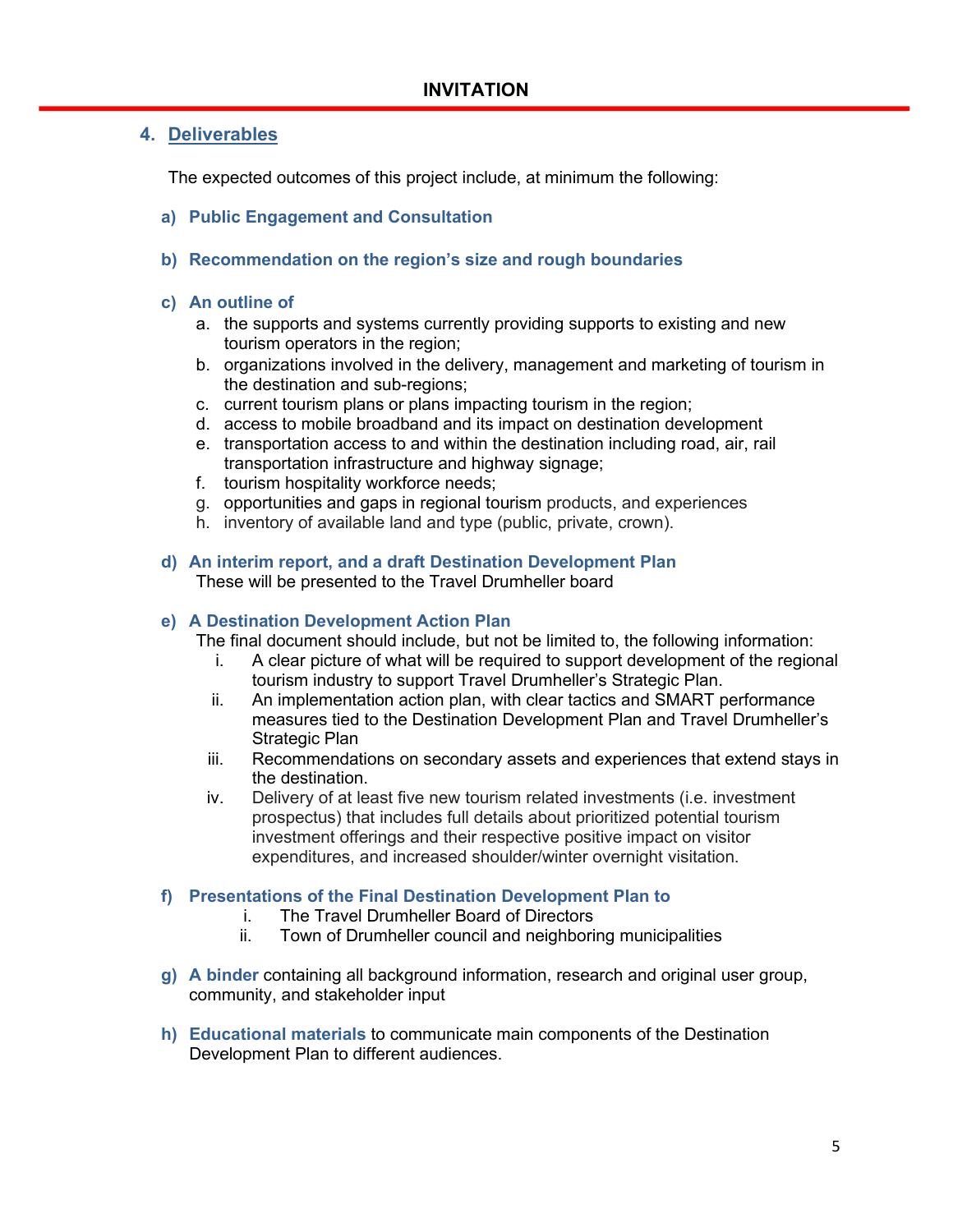## **5. Information to be provided**

- TIBRE Drumheller;
- Travel Alberta Bootstrap Plan
- Travel Drumheller Strategic Plan
- Roger Brooks Drumheller Analysis and Recommendations Study
- Travel Drumheller Strategic Plan<br>• Town of Drumheller extension of
- Town of Drumheller extension of the season strategy
- 2022 Business Survey results

## **6. Proposed Schedule**

Project Initiation: August 22<sup>nd</sup> 2022

Project Completion: March 1<sup>st</sup> 2023

All work associated with this contract must be completed, with the final products submitted no later than March 1st, 2023.

Monthly progress reports will be submitted to the RFP designated contact. It should be understood that the RFP gives a general outline on the reporting and meeting requirements and that the RFP designated contact will work with the proponent to establish expectations around the format, progress, direction, and frequency of communication.

Startup and Report Meetings as a part of the project, will be held in the Drumheller region if possible. Meetings for status on a higher frequency may take place online. Below is a minimum suggested level of communication with respect to reporting during the project:

- Startup Meeting;
- Bi-weekly Status meetings;
- Interim Report Presentation;
- Draft Plan Presentation to Travel Drumheller Board;
- Final Plan- Presentations to Travel Drumheller Board, Town of Drumheller and surrounding Municipalities.

## 7. **Proposed Budget**

This project is funded by a Federal Tourism Relief Fund grant. The maximum budget for the project is \$200,000, before GST. Billing should indicate personnel, number of hours, hourly rates and expenses. All payments will be predicated on acceptance of interim, and/or final products. At no time shall the contract fee be exceeded.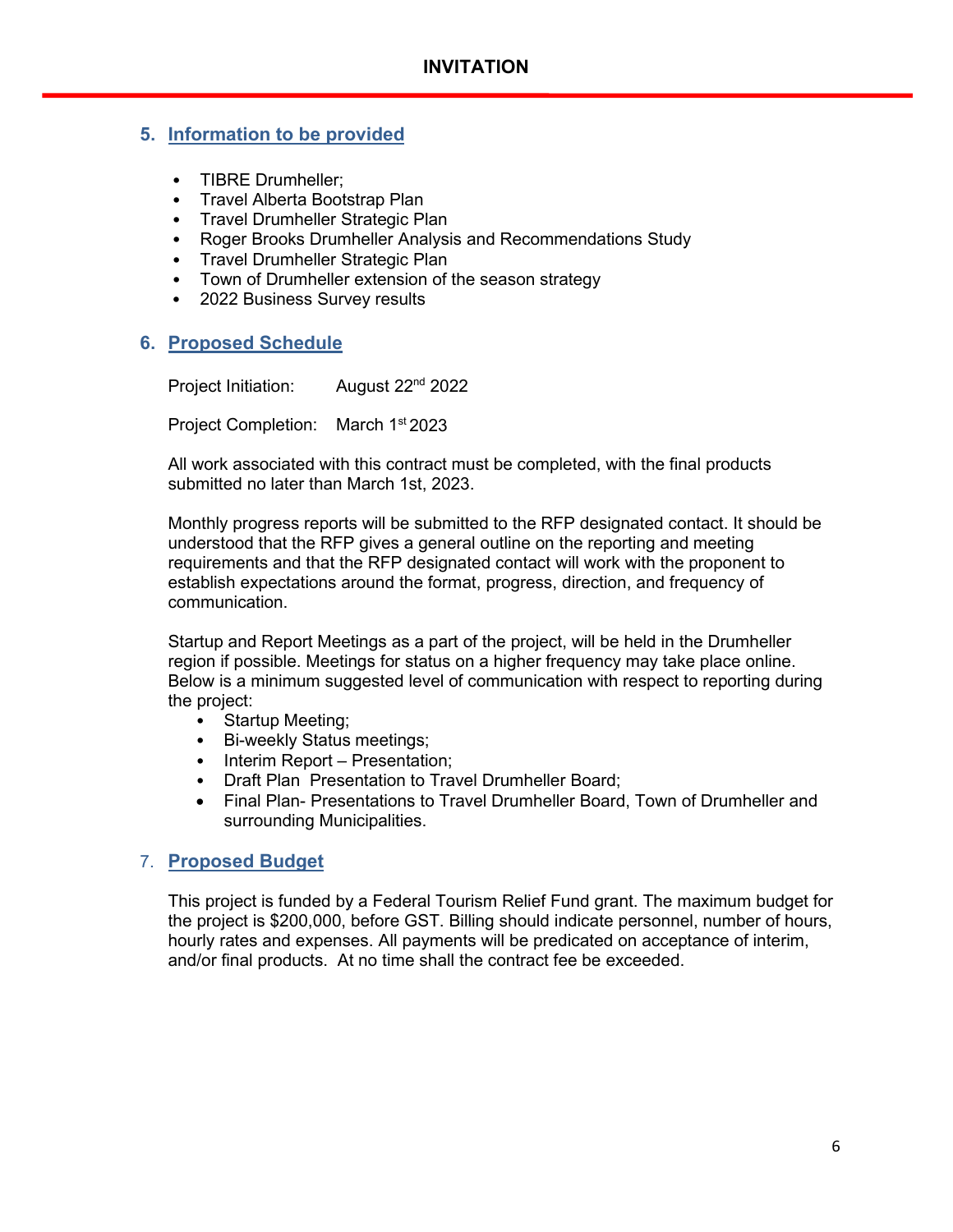## **PROPOSAL SUBMISSION REQUIREMENTS**

- 1. **Proposal Mandatory Requirements** Proposals must comply with the following requirements in order to be considered by Travel Drumheller:
	- 1.1 The Proponent must be able to list Travel Drumheller as an additional insured. The successful Proponent must be able to provide proof of the following insurance requirements:
		- a. General Liability Insurance in an amount not less than Five Million Dollars (\$5,000,000) per occurrence for personal injury and/or property damage.
		- b. Automobile Liability Coverage in an amount not less than Two Million Dollars (\$2,000,000) per accident for bodily injury and/or property damage.
		- c. Professional Liability Insurance covering the services provided by the Consultant with policy limits not less than Five Hundred Thousand Dollars (\$500,000) per claim.

The Proponent should submit confirmation of full compliance to all the requirements with their proposal.

- 2. **Proposal Format Requirements** Proposal page limit shall not exceed 30 pages (with up to an additional 10 pages for staff resumes). Proposals' content should be organized in the following format to ensure proper evaluation:
	- Cover Page (First page of this RFP)
	- Executive Summary
	- Table of Contents
	- Confirmation of Compliance with Mandatory Requirements
	- Corporate Qualifications & Experience
	- Key Staff & Qualifications
	- Methodology
	- Project Schedule
	- Financial (to include billing schedule)
- 3. **Proposal Criteria** The following provides a description for each of the previous mentioned criteria<sup>.</sup>
	- 3.1 *Cover Page* The cover page is the first page of this RFP document and should be completed in full and attached as the first page of the Proposal. It must be signed by an authorized representative of the Proponent.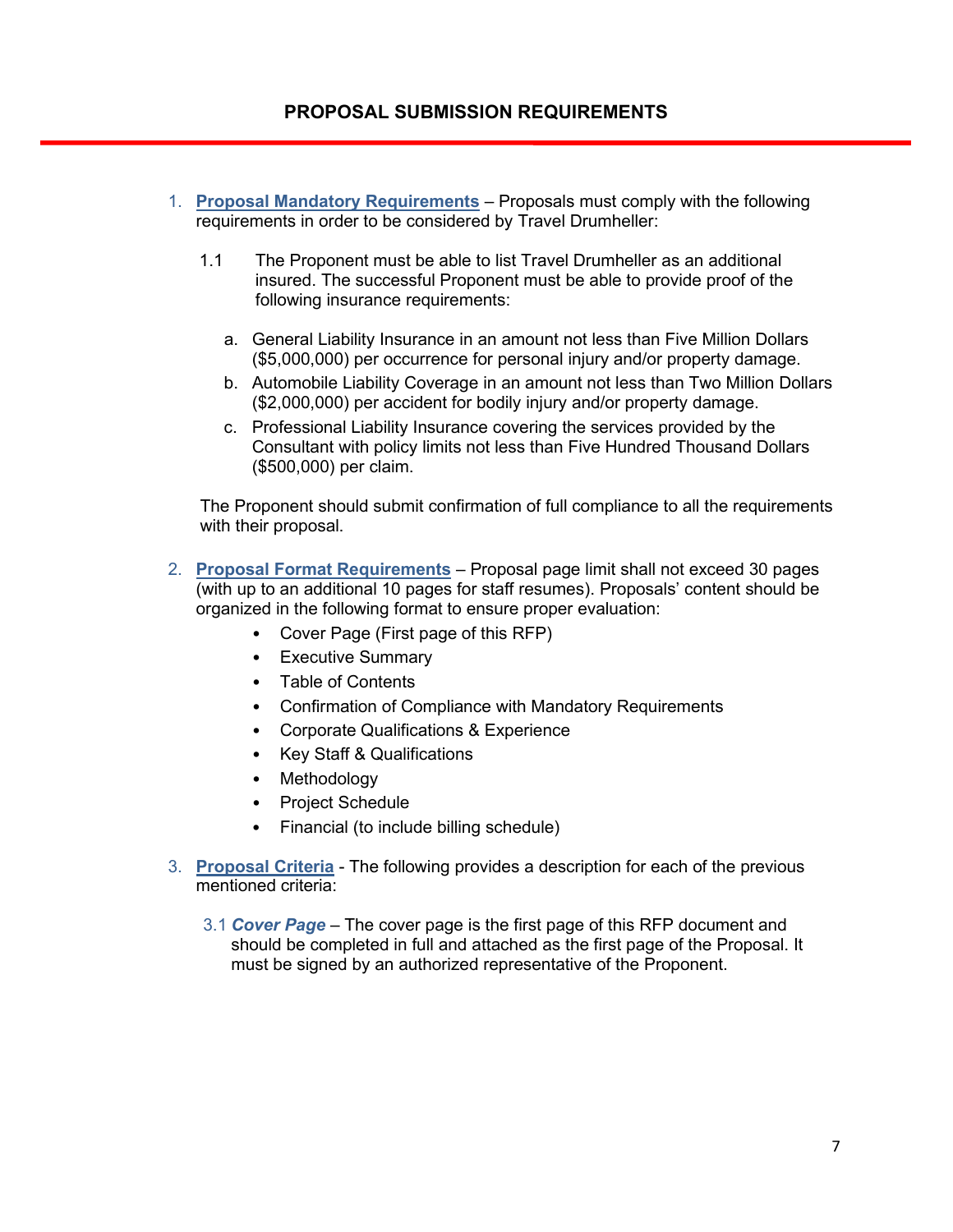- 3.2 **Executive Summary**The executive summary should present highlights of the Proponents Proposal and should be no more than one (1) page.
- 3.3 **Table of Contents** Proponents should provide a Table of Contents outlining their proposal.
- 3.4 **Confirmation of Compliance with Mandatory Requirements** Proponents are required to provide confirmation and evidence that they meet all the Mandatory Requirements as outlined in Section 1 of the Proposal Submission Requirements.
- 3.5 **Corporate Qualifications and Experience**Proponents are to explain why they are the best choice to provide the services as described in the Request for Proposal. Key strengths should be clearly identified.

Provide summary and related references for at least three projects completed within the last five years, for which the Proponent has provided prime consultant services. These reference projects must:

- $\div$  Be similar in nature to the project for which the Proposals are being sought; and
- $\div$  Have a required scope of services similar in nature to this project.
- 3.6 **Key Staff and Qualifications**Proponents shall include, together with their sub consultants (if applicable), a list of key staff that will be involved in the project. A resume shall be provided for each staff member that includes, but is not limited to, qualifications, education, experience, capability and current workloads. The location of the offices of the key team members shall be identified. Each employee's contribution to this project shall be identified as a percentage of the project as a whole. In addition, the percentage this project would represent of the individual employee's entire workload shall be provided. The Proposal should clearly identify the roles each key staff will be responsible for in the implementation of the anticipated contract.

| Employee   | <b>Project Contribution</b> | Workload |
|------------|-----------------------------|----------|
| Employee A | 60%                         | 80%      |
| Employee B | 30%                         | 50%      |
| Employee C | 10%                         | 5%       |

#### *For example:*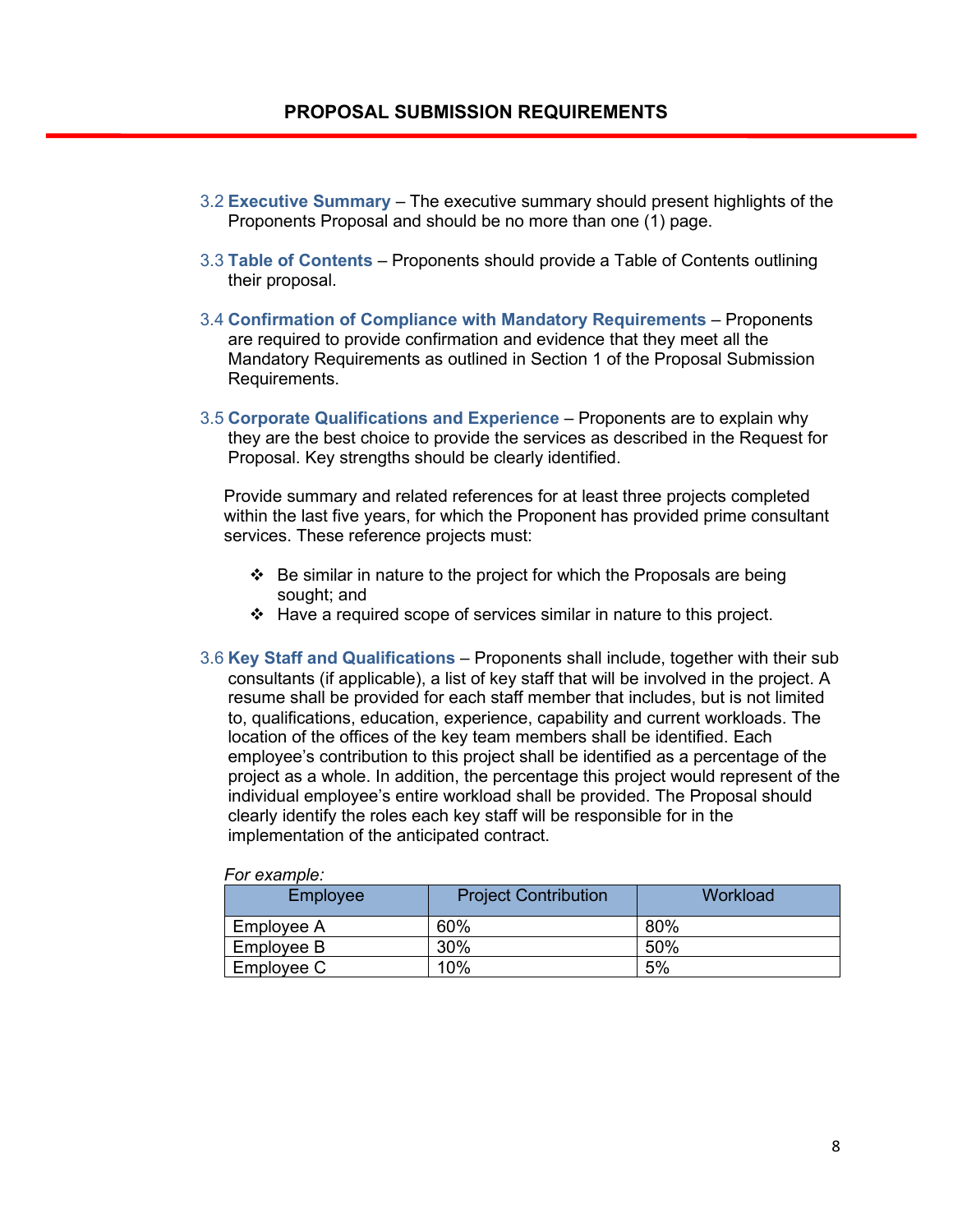- 3.7 **Methodology** Proponents are to provide a clear understanding of the objectives and critical issues that could affect the outcome of the project. The proponent should include a clear explanation of their proposed approach including a task by task breakdown. The Proponent shall also include any innovative comments and ideas pertaining to the project that may not have been addressed in the Request for Proposal as they see fit.
- 3.8 **Project Schedule**Proponents are to provide a Project Schedule including a detailed work plan for the project with breakdowns of proposed major milestones and a meeting and site visit schedule for the duration of the project. An overall flowchart detailing the ultimate time guideline from initiation to completion of the project phase is required. The absolute deadline for this project is **March 1st 2023.** Proponents are required to provide their expected completion date for the project.
- 3.9 **Financial** Proponents are to provide a detailed cost breakdown detailing each task, project team member, estimated hours, hourly rate and disbursements. The budget is to include all expenses, such as space rental and travel costs as there are no other funds for the project. The financial evaluation will be calculated by taking the lowest proposal price divided by each other proponents proposal price. The calculated point will then be multiplied by the weight indicated in the evaluation criteria and weighting table.
- 3.10 **Additional Content** Proponents may at their discretion include additional information which they consider relevant to ensure a full and proper evaluation, provided that the specified maximum allowable number of pages is not exceeded.
- 4 **Interview** The evaluation procedure may include a short list based on the stated evaluation criteria. The short listed proponents may be asked to prepare a presentation or provide additional technical information or clarification prior to the final selection. Interviews (If presentation to be provided) will be at the Travel Drumheller office or online, if necessary and can be scheduled by contacting Julia Fielding at [executivedirector@traveldrumheller.com](mailto:executivedirector@traveldrumheller.com) or (403) 823-2242.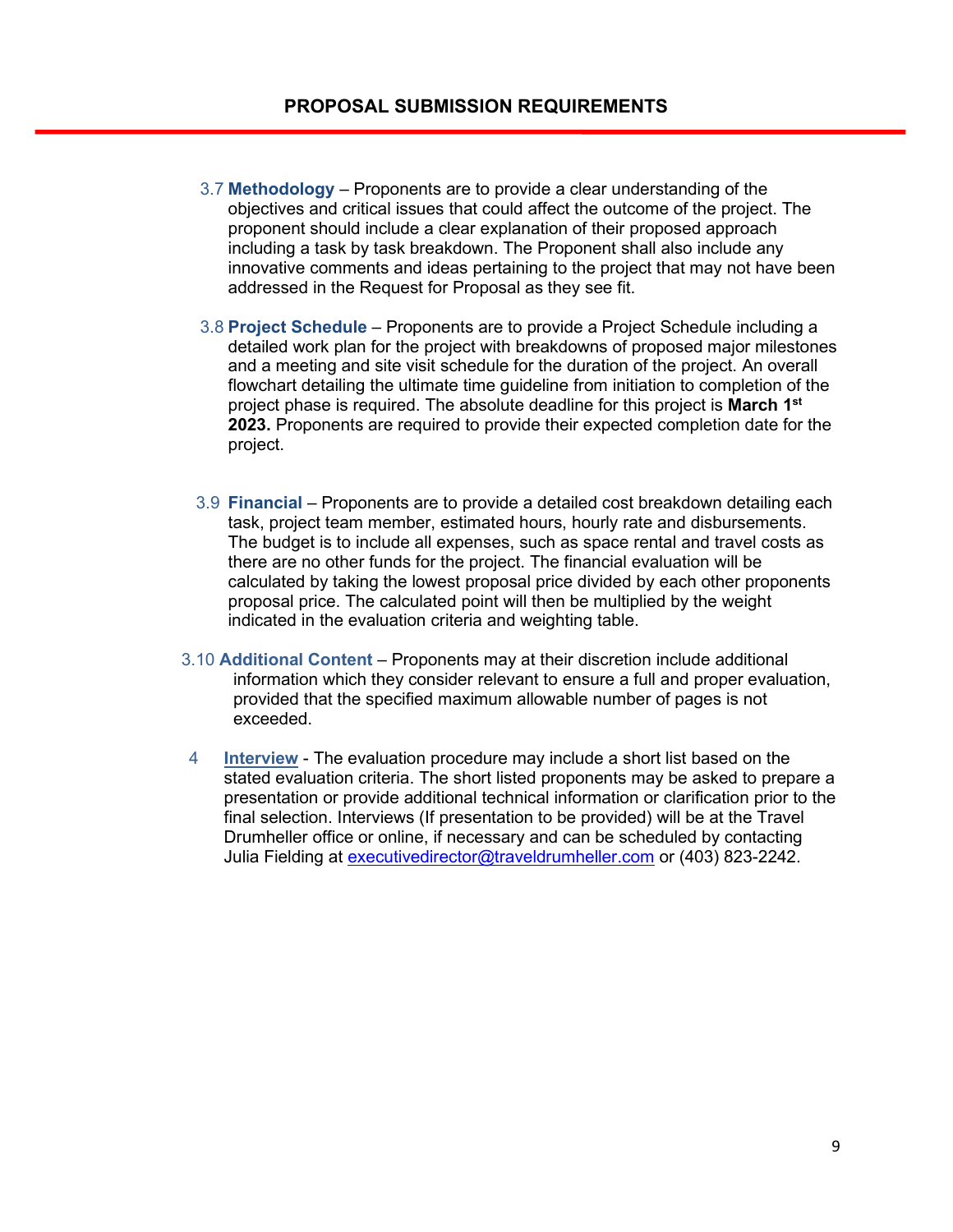#### 1. **Definitions**

- 1.1 "Mandatory" means an essential requirement.
- 1.2 "Travel Drumheller" is synonymous for the purposes of this RFP. They mean a duly authorized representative on behalf of Travel Drumheller.
- 1.3 "Consultant" means the successful Proponent that enters into an agreement with Travel Drumheller.
- 1.4 "Proponent" means the person or firm responding to this RFP.
- 1.5 "Proposal" means the submission received from a Proponent in response to this RFP.
- 1.6 "Request for Proposal" or "RFP" means this entire document, and any addenda thereto issued before the RFP closing time.
- 1.7 "The Work" refers to the activities related to the scope of this RFP.
- 2. **Originals and Copies** Proposals can be submitted in writing to the address provided above (in the 'Invitation' section) with the exterior of the package clearly marked "TD Destination Development Plan" or via email to ad
- 3. **Oral Representations** Proponents shall not rely upon any oral information provided by Travel Drumheller or its representatives.
- 4. **RFP Clarifications/Addenda** Proponents shall carefully examine the Request for Proposal Documents and report any errors, omissions, discrepancies or clauses requiring clarification. When necessary, Travel Drumheller shall respond to questions and clarifications by way of Addenda to report any changes to the Request for Proposal Documents. Any Addenda issued prior to the closing date will form part of the Request for Proposal Documents.
- 5. **Rejection of Proposals** Travel Drumheller shall not be obligated to accept Proposals that are unsigned, incomplete, conditional, illegal, or contain irregularities of any kind or if the Proponent fails to meet all the requirements stated in this Request. Travel Drumheller also reserves the right to disqualify any Proponents submission whose credentials or performance has been deemed unsatisfactory in the past.
- 6. **Travel Drumheller's Discretion** Travel Drumheller reserves the right to accept, or reject any Proposal, and not necessarily the lowest cost Proposal.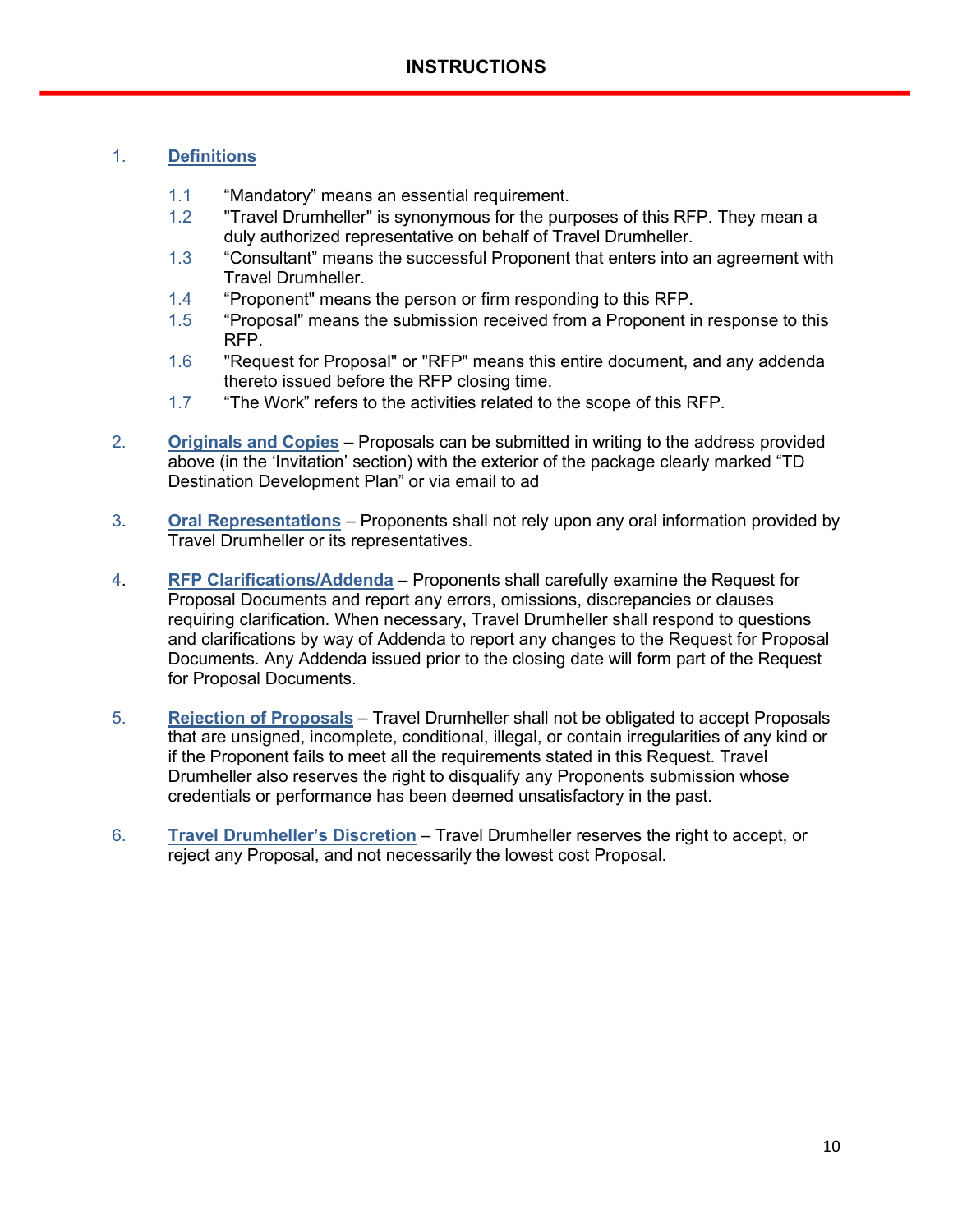- 7. **Budget Funding** If the Proposal pricing submitted in the best evaluated Proposal exceeds the amount Travel Drumheller has budgeted or estimated, Travel Drumheller may either reject all proposals, award the contract to the Proponent who submitted the next best evaluated Proposal with proposal pricing that is within Travel Drumheller's budget, or attempt to negotiate a lower price with the Proponent who submitted the best evaluated Proposal.
- 8. **RFP Cancellation** Travel Drumheller reserves the right to cancel this Request for Proposal for any reason without any liability to any Proponent or to wave irregularities at their own discretion. No payment will be made by the Travel Drumheller for costs incurred in the preparation or submission of this document.
- 9. **Conflict of Interest** The Proponent shall have no pecuniary interest in the business of any third party that would cause, or seem to cause, a conflict of interest in carrying out any consulting services for Travel Drumheller. Should such an interest be acquired during the Proposal process, the Consultant shall immediately declare it to Travel Drumheller. Travel Drumheller will, immediately upon notification, take action as it deems appropriate. This may include rejection of the submitted Proposal.
- 10. **Proposal Confidentiality** All documents submitted to Travel Drumheller will be subject to the protection and disclosure of the Alberta *Freedom of Information and Protection of Privacy Act (FOIP ACT)*.
- 11. **Evaluation of Proposals** Proposals will be evaluated as follows:
	- *11.1 Mandatory Requirement Screening* Proposals must meet the Mandatory Requirements outlined in Part 1 of the Proposal Submission Requirements Section. It will be at Travel Drumheller's sole discretion to determine if a Proposal shall be disqualified due to insufficient or incomplete information.
	- *11.2 Evaluation Criteria and Weighting* Proposals meeting the Mandatory Requirements will be evaluated in accordance with the following criteria and weighting:

| <b>Item</b>    | <b>Evaluation Criteria</b>            | Weight |
|----------------|---------------------------------------|--------|
|                | <b>Quality of Proposal</b>            | 10     |
|                | <b>Key Staff &amp; Qualifications</b> | 25     |
| J              | 25<br>Methodology                     |        |
|                | <b>Project Schedule</b>               | 10     |
| Financial<br>ხ |                                       | 15     |
| 6              | Interview                             | 15     |
|                | <b>TOTAL</b>                          | 100    |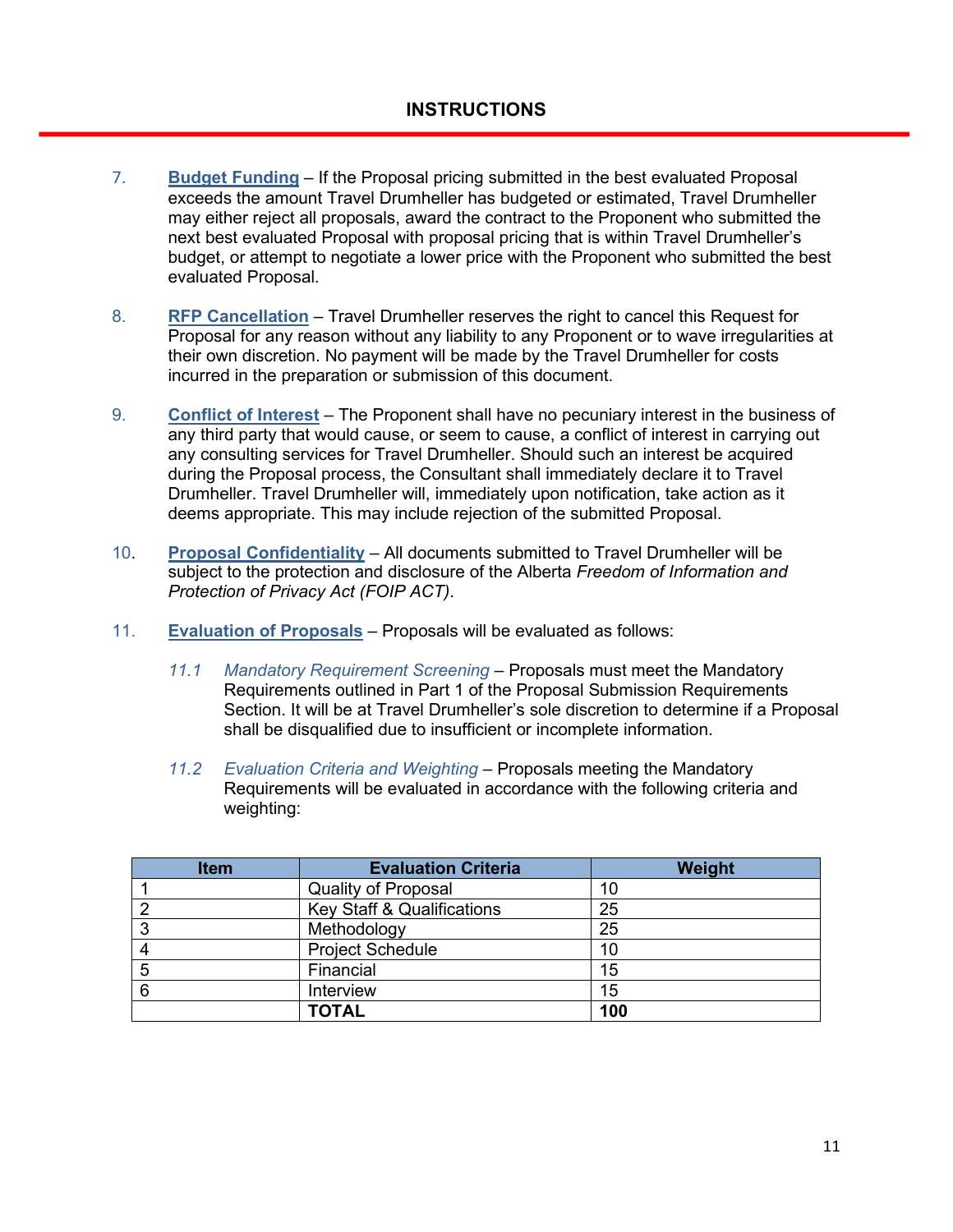*11.2.1 Evaluation of Technical Requirements -* The technical requirements of this Proposal are "Quality of Proposal," "Key Staff & Qualifications," and "Methodology." The Proponent's responses to these technical requirements will be evaluated using a rating scale of 0 to 5 as outlined below. The determined rate score will then be multiplied by the predetermined weight as specified in the chart above. Each weighted score will be added to arrive at a total score for the technical requirements. In the event of a tie score, the technical requirements score will be used as a tie-breaker. Travel Drumheller will assign scores at the sole discretion of the Evaluation Committee assigned to the project.

| Rating |                      | <b>Explanation</b>                              |
|--------|----------------------|-------------------------------------------------|
| 5      | Excellent            | <b>Exceeds Requirement/Adds Value</b>           |
| 4      | Above Average        | <b>Exceeds Minimum Requirements</b>             |
| 3      | Average              | <b>Meets Minimum Requirements</b>               |
| 2      | <b>Below Average</b> | Falls Short of Expectations. Lacking Innovation |
|        | Poor                 | <b>Falls to Meet Minimum Requirements</b>       |
|        | Non Responsive       | Did Not Attempt to Address Requirement          |

- *11.2.2 Quality of Proposal* Proposals will be evaluated on the overall package including presentation, completeness, and relevant information provided.
- *11.2.3 Key Staff & Qualifications* Proposals will be evaluated on the qualifications and availability of key staff. Staff members with experience related to Destination Development will be considered the most valuable.
- *11.2.4 Methodology* Proposals will be evaluated on their approach to completing the Destination Development Plan. It is important that the Proposal demonstrates a clear understanding of the various components of this project and a comprehensive approach to development of the methodology.
- *11.2.5 Financial* The financial evaluation will be calculated by taking the lowest Proposal Price divided by all other Proponents Proposal Price. The calculated point will then be multiplied by the weight indicated in the Evaluation Criteria and Weighting table above.
- *11.2.6 Project Schedule* this will be evaluated by looking at the proposed schedule and how it meets Travel Drumheller's deadline of March 1<sup>st</sup> 2023.
- *11.2.7 Interview*  The interview will be evaluated based on the responses to questions asked by the Evaluation Committee relating to the project team, schedule, budget, and technical aspects. The interviews will be evaluated using a rating scale of 0 to 5 as outlined below. The determined rate score will then be multiplied by the predetermined weight as specified in the chart in Section 11.2.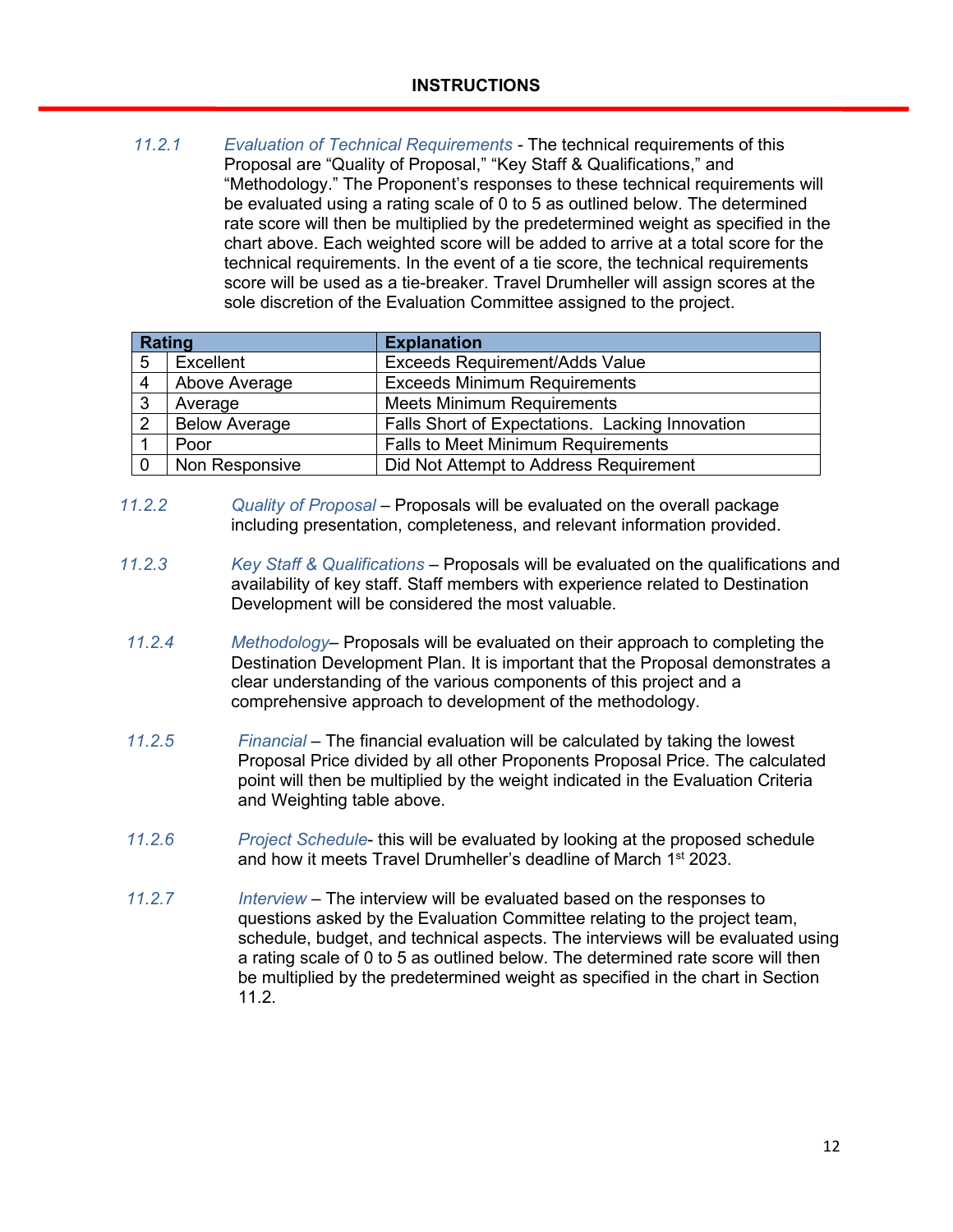- 12. **Award** The Evaluation Committee assigned to the Request for Proposal will make an award to the Proponent that submitted the Proposal with the highest total score within the available budget amounts.
- 13. **Proposal Feedback** All unsuccessful Proponents will be notified within three (3) business days after contract award.
- 14. **Communication** Proponents or bidders are required to ensure that no communication is made by the proponent/bidder or its representatives, including a third party representative employed or retained by it, to promote or oppose any bid/proposal, make any public announcement, or communicate with any news media in any way unless such communication has first been approved by and appropriate Travel Drumheller Official. Failure to comply with this communications clause may affect the current awarded contract, as well as future contracts.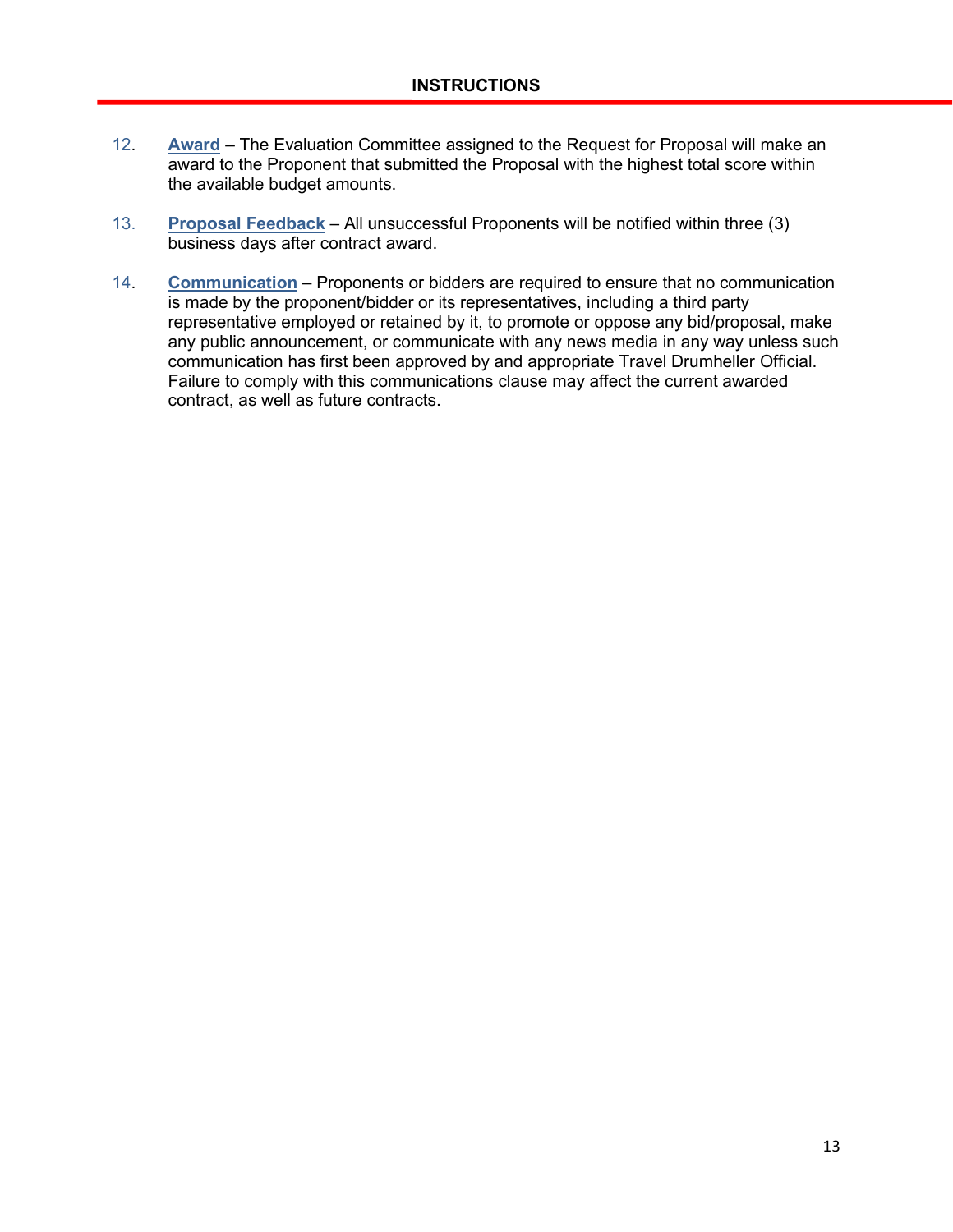#### 1. **Reporting**

- 1.1 The Consultant shall submit to Travel Drumheller regular progress reports with respect to the Services provided by the Consultant. If Travel Drumheller, acting reasonably, determines that additional progress reports are necessary, the Consultant shall submit all additional progress reports requested at no additional cost to Travel Drumheller.
- 1.2 The Consultant shall meet with Travel Drumheller's RFP designated contact and any other Travel Drumheller staff as appropriate to discuss the project's progress, to review interim results, and to receive direction as required. If Travel Drumheller, acting reasonably, deems additional meeting necessary, the Consultant shall attend those meetings.

#### 2. **Termination of Agreement**

- 2.1 Travel Drumheller may terminate this Agreement immediately by giving the Consultant written notice if the Consultant:
	- a) in the opinion of Travel Drumheller, fails to complete the Services or any portion thereof within the time stated in this Agreement for such completion, or;
	- b) becomes insolvent or commits an act of bankruptcy or;
	- c) abandons the project or;
	- d) assigns this Agreement without the required written consent or;
	- e) fails to observe or perform any of the provisions of this Agreement or;
	- f) has any conflict of interest, which may, in the opinion of Travel Drumheller, have an adverse effect on the Project.

#### 3. **Indemnity**

3.1 The Consultant agrees to indemnify, protect, and save harmless Travel Drumheller, its officers, agents and employees from and against any and all losses, claims, demands, payments, suits, judgments, charges, expenses, actions, causes of action and costs arising out of the willful misconduct of the Consultant including, but not limited to, trespass or nuisance and the negligent performance of the Consultant's services.